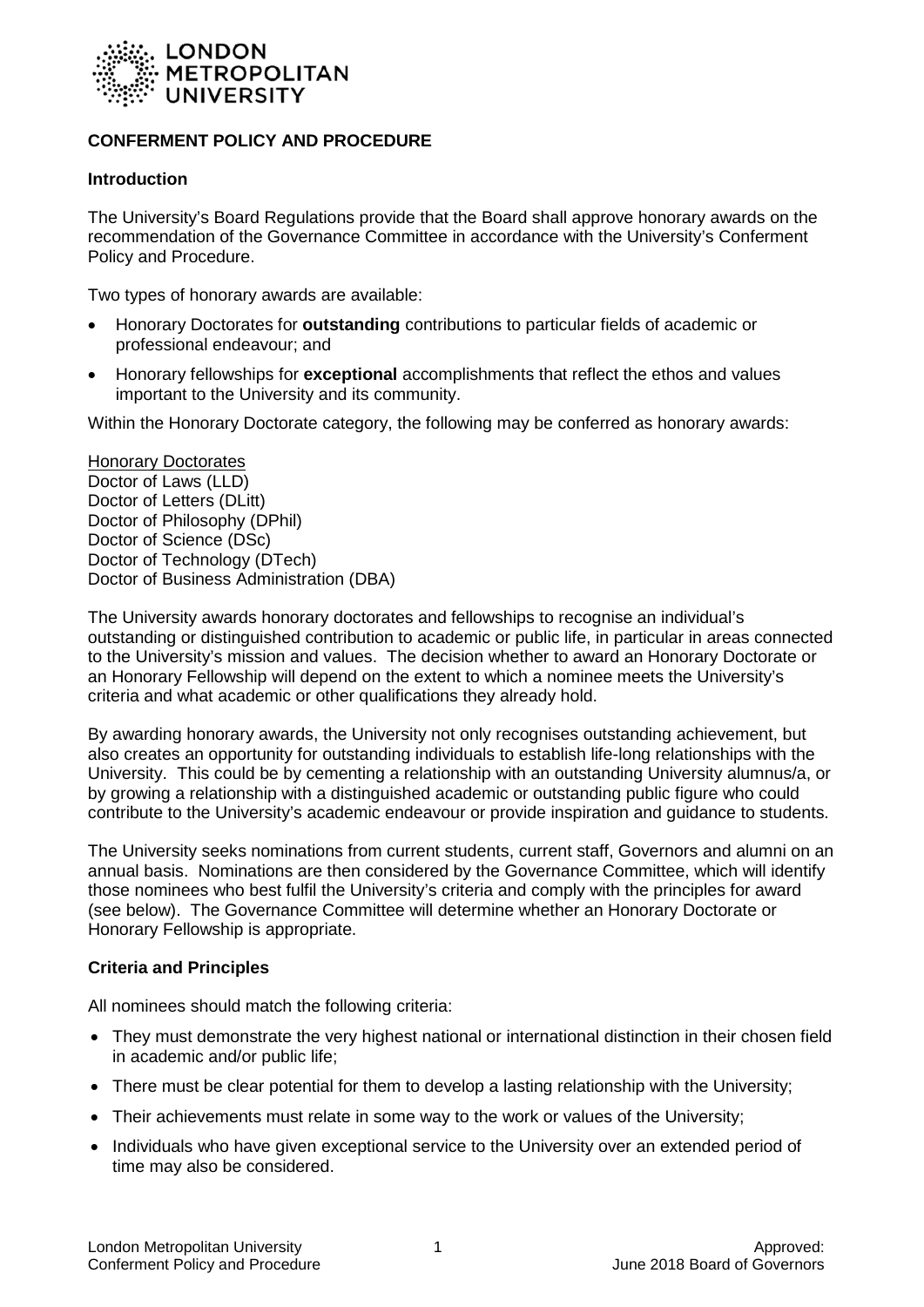In addition to assessing whether nominees meet these criteria, the Governance Committee must also take into account the following principles:

- There should be explicit potential for growing the Honorary Graduate's relationship with the University;
- Those holding or seeking to hold political office (whether elected or unelected), and those in a position to directly benefit the University, should not be honoured while they are in office;
- Whilst potential international links are welcomed, the prospective Honorary Graduate should be of merit in his/her own right and careful consideration should be given to differences in values and culture between those of the UK and those of the nominee;
- Current staff and current University partners should not be considered. Awards to former members of staff should be made with the utmost care and discretion and to mark a truly exceptional contribution;
- Nominations where an individual nominates themselves will not be accepted;
- There may, on occasion, be a case for expediting an award that has been approved in principle in order to avoid conferring it posthumously;
- Where an individual has accepted the offer of an honorary award, but dies before it can be conferred, it should be conferred posthumously;
- Where an award has been agreed in principle, but the nominee dies before formally accepting the offer of an Honorary doctorate or fellowship, the award should not be conferred posthumously and consideration should be given to alternative methods of recognition.

#### **Conflicts of Interest**

When considering nominations, the Governance Committee should pay particular attention as to whether an award could represent a conflict of interest. The following could represent conflicts of interest, but the list is not exhaustive and each nomination should be considered on its own merits. The University should not grant Honorary Awards:

- that can be seen as being 'in return for' financial or other donations;
- that may give the erroneous impression of trying to buy influence or favour, and is contrary to the 'Nolan principles' of selflessness and integrity;
- to individuals active in public life who are subject to an organisational code of conduct that prevents them from accepting awards (other than sovereign honours) while in office;
- where the association with the University may be seen to provide an individual with undue power or influence;
- to international nominees where there is the potential for controversy, or at least adverse comment as a result of differences in values and culture between those of the UK and those of the nominee.
- to former members of staff unless they have made a truly exceptional contribution to their academic field and/or in public life.

## **Process**

The Secretary and Registrar will issue an annual invitation to staff, students and alumni to make nominations. The invitation will set a deadline for nominations, and will ask for all nominations to be submitted on a Nomination Form for which the University Secretary and Registrar is responsible. Nominations not submitted on the correct form will not be considered. Nominations received after the closing date may, at the discretion of the University Secretary and Registrar, be held over for consideration in the following year.